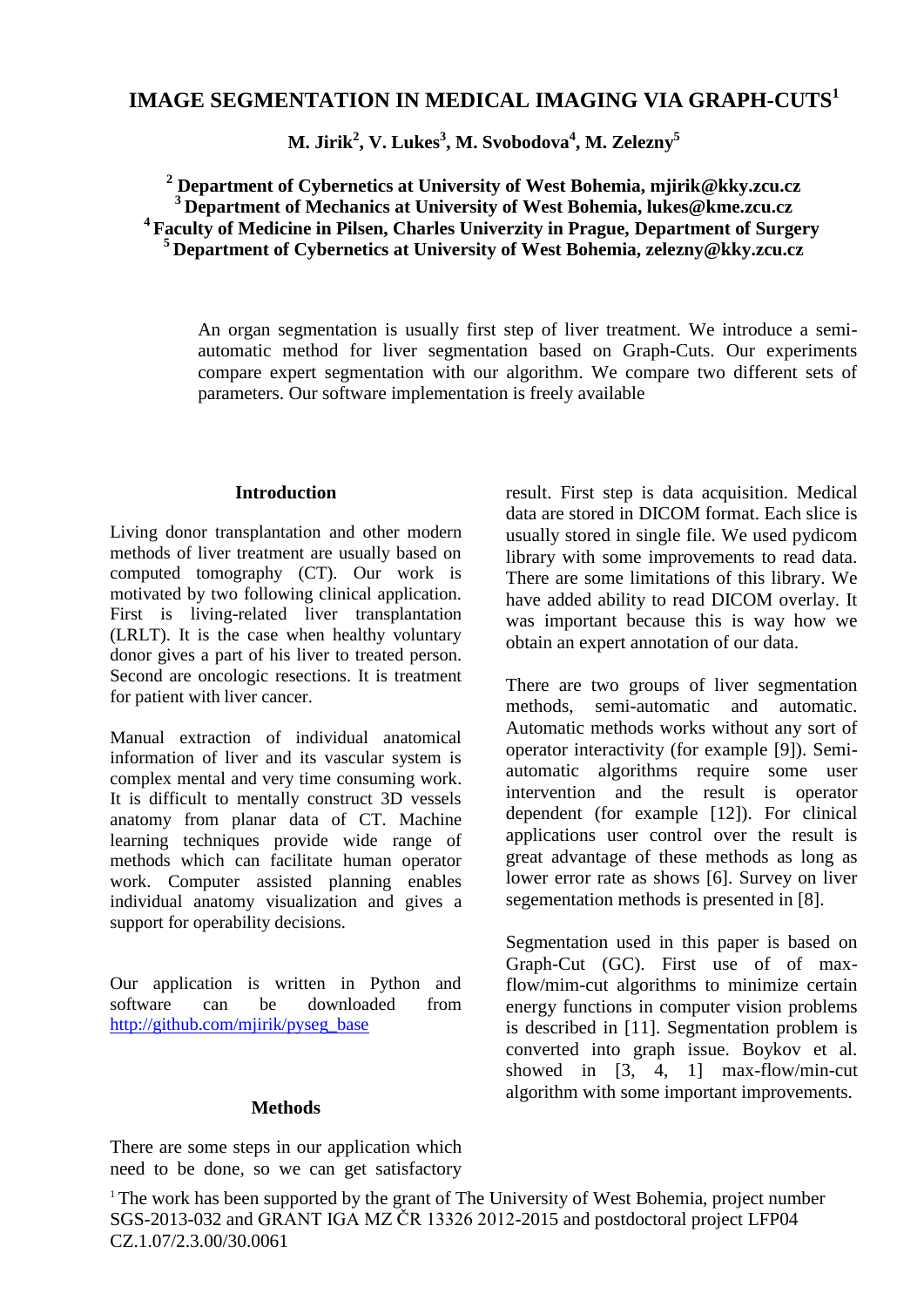For our application we have used implementation which is described in [7, 5].

By using Graph-Cuts, we minimize cost function  $E(A)$ :

$$
E(A) = \lambda R(A) + B(A) \tag{1}
$$

Here *A* is labeling. Each pixel  $A_p$  can represent 'object' or 'background'. Term *RA* is related to region properties and  $B(A)$  is related to boundary properties of image. The *λ* coefficient weights region term versus boundary term.

$$
R(A) = \sum_{p \in P} R_p(A_p) \tag{2}
$$

Region term is used for setting penalty to each pixel  $P$  which describes how similar is its intensity to the model of background or object.

As show image 1 the graph is constructed based on input data and selected cost function. By its partition into two disjoint subsets image



segmentation is performed. *Image 1: Graph-Cut [4]*

Main problem is edge weights setting. There are two types of edges in the graph. N-links (neighboor-links) are associatad with edeg properties and it connects (usualy) two neighboring nodes. T-links (terminal-links) are linked to region image properties and are connected to two terminals in graph.

Weights of T-links  $R_p$  to object and background vertex are given by model of object and background.

$$
R_p(obj) = -\ln \left( \frac{Pr\langle I_p | O \rangle}{R_p (bkg)} \right) \tag{1}
$$
  

$$
R_p (bkg) = -\ln \left( \frac{Pr\langle I_p | B \rangle}{R_p (bkg)} \right)
$$

In our case likelihood  $Pr\left\langle I_p | O \right\rangle$  and  $Pr\left\langle I_p | B \right\rangle$ for object and background are given by gaussian mixture model with three components. It is based on image density (intensity) of data from user interaction. Image<br>Model parameters are estimated by Model parameters are estimated by expectation maximization (EM) algorithm [10].

$$
B(A) = \sum_{p \in P} B_{\{p,q\}} \cdot \delta(A_p, A_q)
$$
 (3)

$$
\delta(A_p, A_q) = \begin{cases} 1 & if A_p \neq A_q \\ 0 & otherwise \end{cases}
$$
 (4)

Term  $B(A)$  reflects boundary penalties of segmentation. Boykov et al. [2] suggests using function that penalizes discontinuities between pixels. We used constant penalty *a* for segmentation boundary. It means that objects with large surface area are more penalized then objects with same volume and smaller surface area.

Well known weakness of graph-cut algorithm is memory usage. It quickly increases with image size because of large number of edges in the constructed graph. For three dimensional data has every pixel 8 connections (6 N-links and 2 T-links) which makes this problem even more acute. We face it with two processes. First approach is setting of region of interest (ROI). Memory usage is much lower if when we work with the certain data subset.

Second preprocessing step is data resampling. Data are resized to defined voxel size. It decreases computational complexity, and in addition to that, we get voxel with equal three dimensions. It allows easier setup of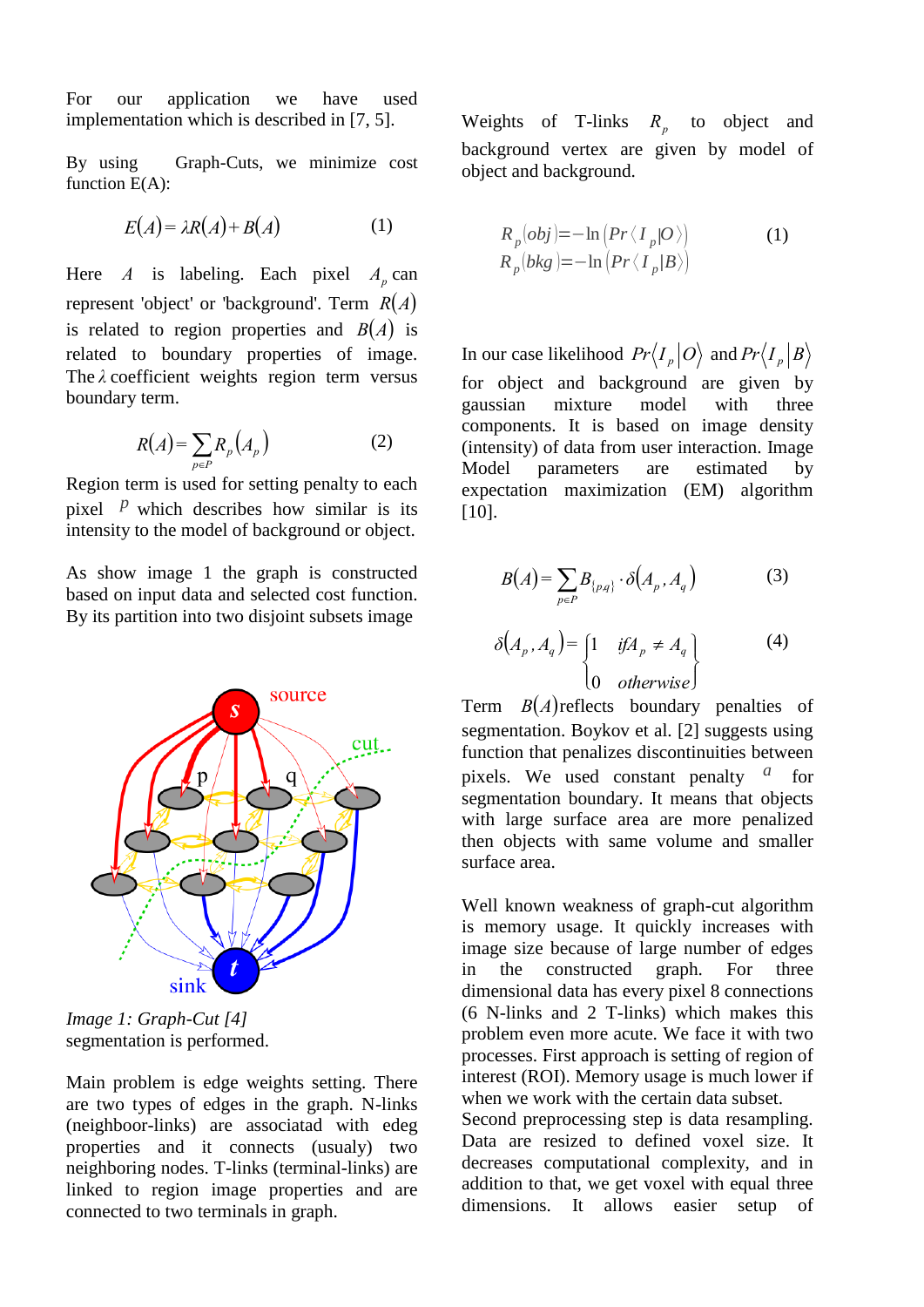$B(A)$  energy term. N-links in all directions are



*Image 2: Segmentation of liver with input seeds*

set on same constant value.

In our experiments we used two data sets. As first dataset we used data from Segmentation of the Liver Competition 2007 [14]. We used five liver images from this dataset for experiments with Grah-Cut parameters. We have reference segmentation data for this dataset.

Second dataset is set of 8 patients. For each case we have contrast enhanced computer tomography scans. Venous and arterial phase CT images were obtained. We have used venous data because of better contrast between liver and other tissues. Data are anotated by experts. They manually segmented the liver and evaluated its volume. Sadly we have only volume in ml given by expert volumetry without 3D volumetric segmentation.

Evaluation of volumetric segmentation can be performed in many different ways. Some of them are described in SLIVER07 documentation [13] we will use volumetric overlap error (VOE) and relative absolute volume difference (VD). Volumetric overlap error is number of voxels in the intersection of our segmentation and reference segmentation divided by number of voxels in the union of both segmentations. Relative absolute volume difference is total volume difference between reference segmentation and evaluated segmentation divided by number of voxels of the reference. This number evaluates only two scalar numbers. Highest score can be given by totally non-perfect segmentation with same volume as reference.

# **Results**

First experiment was performed to set optimal size of voxel. We have used subset of SLIVER data – five images from training set. Our operator segmented these five images with various sizes of voxel. Average volume difference and volumetric overlap error for each voxelsize is in Table1. A processing time of each segmentation was measured and average value is in table too.

|  | Table 1. Evaluation of voxel size parameter |  |  |  |
|--|---------------------------------------------|--|--|--|
|--|---------------------------------------------|--|--|--|

| voxel size $\lceil \text{mm} \rceil  \text{VD} [\%]  \text{VOE} [\%]  \text{Time} [\sceil]$ |         |       |        |
|---------------------------------------------------------------------------------------------|---------|-------|--------|
| 1,5                                                                                         | $-7,25$ | 5,54  | 367,91 |
|                                                                                             | $-7,84$ | 6,71  | 130,88 |
| 3                                                                                           | $-6,12$ | 5,90  | 168,20 |
|                                                                                             | $-6,77$ | 6,62  | 168,05 |
| 6                                                                                           | $-9,48$ | 8,19  | 186,16 |
| 9                                                                                           | 13,28   | 17,50 | 130,60 |

Second experiment is based on comparison of expert manual segmentation and semiautomatic methods based on Graph-Cut segmentation. Fist step in our experiment is setting of region of interest. It is done with manual sekection. Based on first experiment results we used resampling to voxels with all dimensions equal to 2 mm.

The method is tested with two different setups. In first experiment is parameter  $a$  set to 30 while in second experiment is this value equal to 15.

All resulst are shown in table 2. First column is expert segmentation. Second column is Graph-Cut segmentation with  $a = 30$ . Third column is GC with  $a=15$ . In last two columns is shown difference between manual segmentation and semi-automatic method.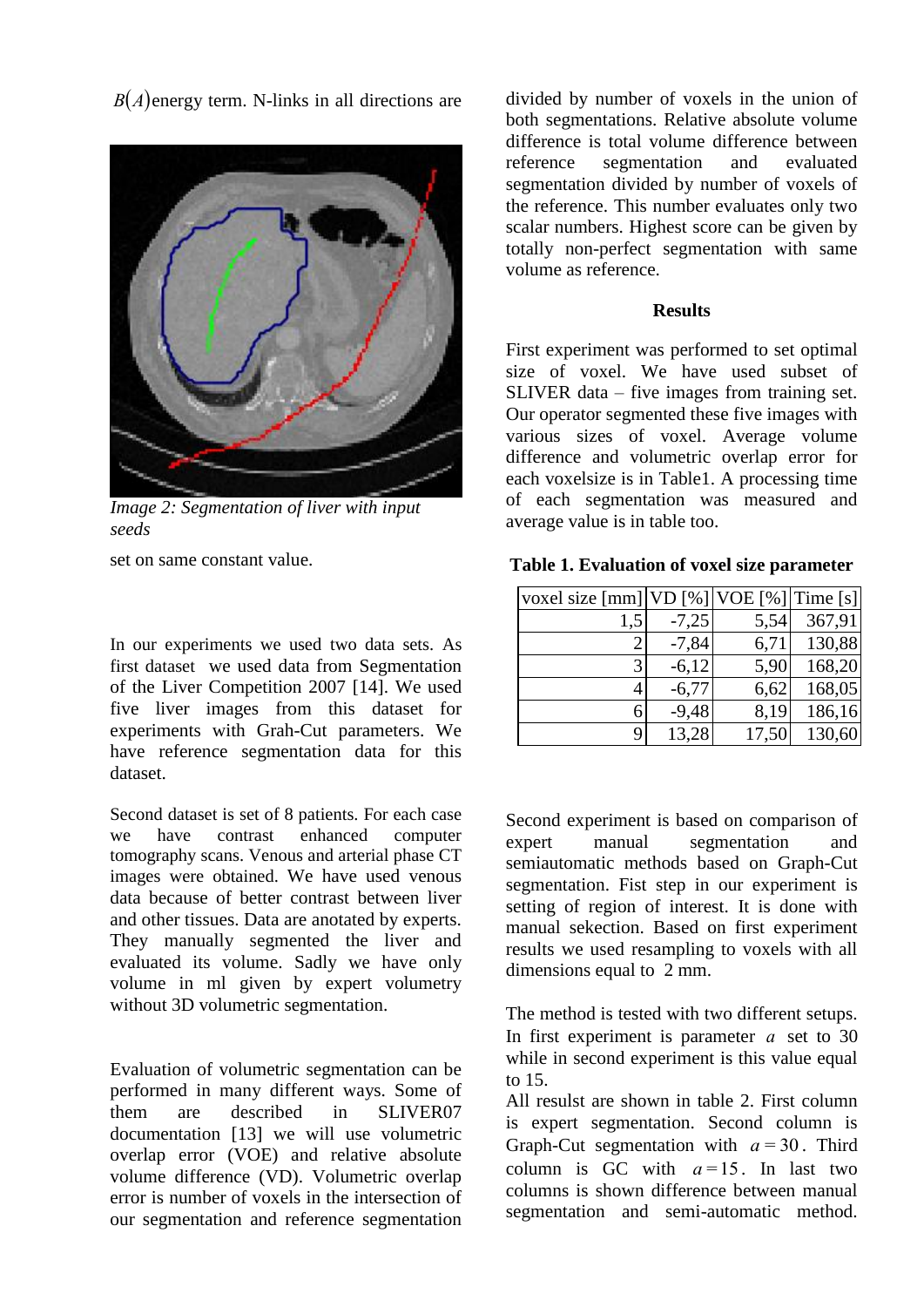Last row of the table shows average values. For differences is constructed with absolute value.

| Data           | Expert       | GC     | GC     | Diff    | Diff    |
|----------------|--------------|--------|--------|---------|---------|
|                | $\lceil$ ml] | $a=30$ | $a=15$ | $a=30$  | $a=15$  |
|                |              | [ml]   | [m]    | [%]     | [%]     |
| D1             | 597          | 723    | 694    | $-21,1$ | $-16,2$ |
| D2             | 1151         | 1175   | 1073   | $-2,1$  | 6,8     |
| D <sub>3</sub> | 1006         | 1122   | 1043   | $-11,5$ | $-3,7$  |
| D4             | 1757         | 1641   | 1680   | 6,6     | 4,4     |
| D <sub>5</sub> | 1425         | 1314   | 1346   | 7,8     | 5,5     |
| D <sub>6</sub> | 1391         | 1331   | 1340   | 4,3     | 3,7     |
| D7             | 3013         | 2758   | 2887   | 8,5     | 4,2     |
| D <sub>8</sub> | 1653         | 1730   | 1743   | $-4,7$  | $-5,4$  |
| avg            | 1499         | 1474   | 1475   | 8.33    | 6.24    |

**Table 2. Volume Difference**

#### **Discussion**

In first experiment we wanted set optimal size of voxel. Image 3 show data from table 1 in graphic form. It can be seen that with increasing size of voxel increases both measured volumetric errors VD and VOE. Measured time is more complicated. With bigger voxels is segmentation not as precise and operator compensate it with more iterations of segmentation process. Small voxelsize is computationally demanding. For voxelsizes smaller than one is algorithm time consuming.



*Image 3: Error and time dependency on voxel size* 

As you can see from our experiments semiautomatic segmentation brings alternative to manual segmentation of liver. Manual segmentation take about 30 minutes from expert time. As you can see from table 1 semiautomatic

method can be performed in less than 3 minutes. Difference between both setting is almost one percent. Lower constant *a* bring better results but it is more time consuming.



*Image 4: Expert liver segmentation of D1 data* 

In the experiment we compare expert with semiautomatic method. Results of expert are operator dependent. Image 4 show problematic liver segmentation of data D1. Machine based<br>semi-automatic segmentation gives more segmentation gives more consistent outputs.

### **Conclusion**

Our work introduces possibilities of computer assisted diagnostic for liver treatment. Semiautomatic methods can save time of operator and brings consistent performance. Our algorithm can measure volume with error 6.24%. Based on our experiments the optimal resampling resolution for liver segmentation is 2 mm. The experiments shows that careful parameter setup of methods can give us some improvement. Our algorithm is freely available.

#### **References**

- 1. Boykov, Y.; Jolly, M.-P.: Interactive Organ Segmentation Using Graph Cuts . 2000: s. 276-286.
- 2. Boykov, Y.; Kolmogorov, V.: An Experimental Comparison of Min-cut/Max-flow Algorithms for Energy Minimization in Vision. 2001: s. 359-374.
- 3. Boykov, Y.; Veksler, O.; Zabih, R.: Markov random felds with efcient appro-ximations. Computer Vision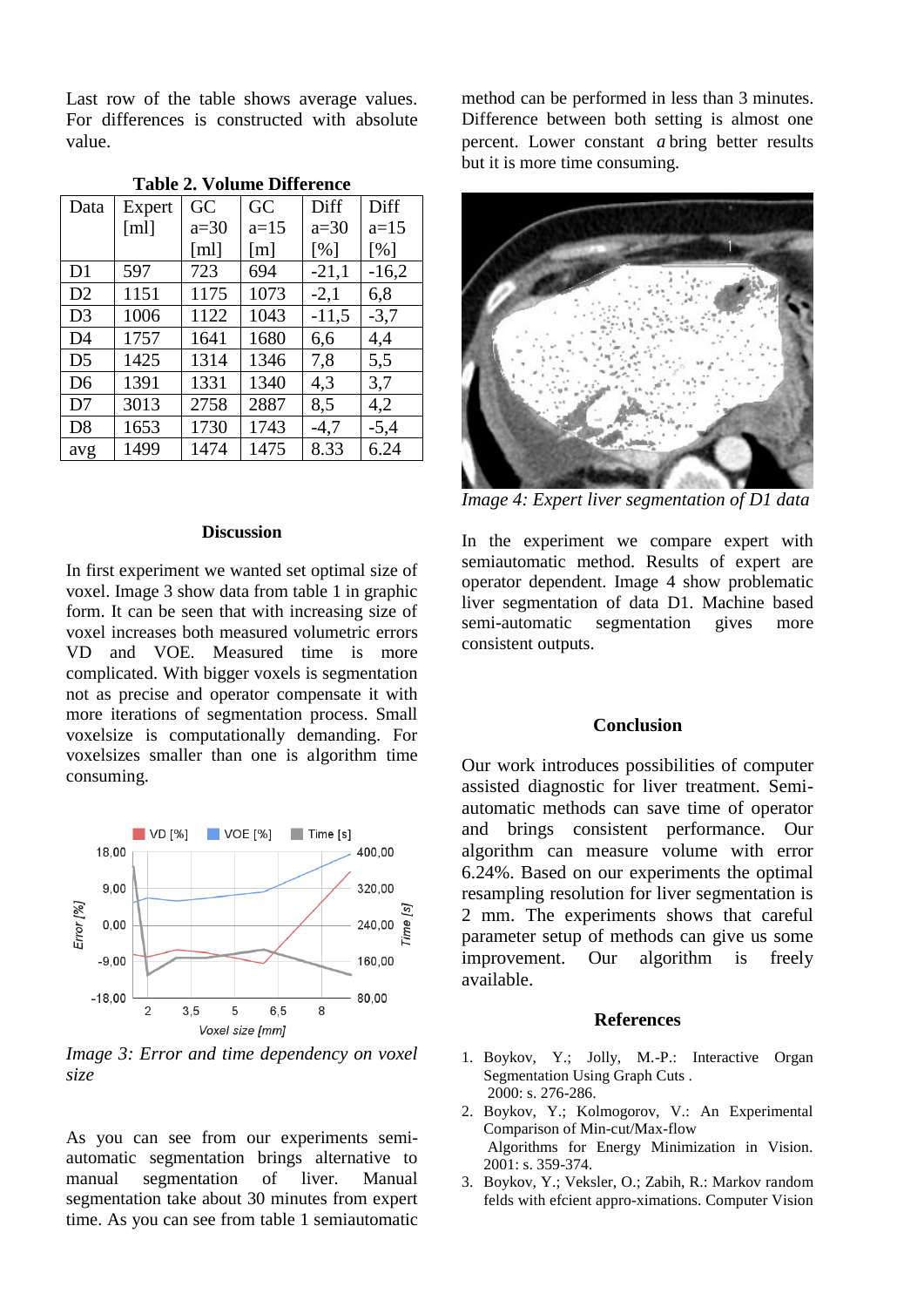and Pattern Recognition (CVPR), 1998, 1998: s. 648-655

4. Boykov, Y. Y.; Jolly, M. P.: Interactive graph cuts for optimal boundary & region segmentation of objects in N-D images. Computer Vision, 2001. ICCV 2001. Proceedings. Eighth IEEE International

Conference on, ro£ník 1, 2001: s. 105-112 vol.1

- 5. Andrew Delong, Anton Osokin, Hossam N. Isack, and Yuri Boykov. Fast Approximate Energy Minimization with Label Costs. International Journal of Computer Vision, 96(1):1-27, July 2011
- 6. Heimann et al. Comparison and evaluation of methods for liver segmentation from CT datasets. IEEE transactions on medical imaging, 28(8):1251- 65, August 2009.
- 7. Vladimir Kolmogorov and Ramin Zabih. What Energy Functions Can Be Minimized via Graph Cuts? IEEE Trans. Pattern Anal. Mach. Intell., 26(2):147-159, 2004.
- 8. Ahmed M. Mharib, Abdul Rahman Ramli, Syamsiah Mashohor, and Rozi Binti Mahmood. Survey on liver CT image segmentation methods. Artificial Intelligence Review, 37(2):83-95, April 2011.
- 9. L Rusko and G Bekes. Fully automatic liver segmentation for contrast-enhanced CT images. MICCAI07: Segmentation in the Clinic, pages 143- 150, 2007.
- 10. A. P. Dempster, N. M. Laird and D. B. Rubin. Maximum likelihood from incomplete data via the EM algorithm. Journal of the Royal Statistical Society, B, vol. 39, no. 1, pp 1-38, 1977
- 11. D. Greig, B. Porteous and A. Seheult. Exact Maximum a posteriory estimation for binary images. Journal of the Royal Statistical Society, series B, , pp 271-279, 1989
- 12. D. Selle, B. Preim, A. Schenk and H. O. Peitgen. Analysis of vasculature for liver surrgical planning. Journal of Medical Imaging. Vol. 21, pp 1344-1357, 2002
- 13.Bram van Ginneken, T. Heimann, and M. Styner 3D Segmentation in the Clinic: A Grand Challenge, http://sliver07.org/p7.pdf
- 14. Heimann, Tobias, et al. "Comparison and evaluation of methods for liver segmentation from CT datasets." Medical Imaging, IEEE Transactions on 28.8 (2009): 1251-1265.

# **Biography of the authors**

Miroslav Jiřík was born in Klatovy, Czech Republic in 1984. He received his Bc. and Ing. (similar to M.S.) degrees in cybernetics from the University of West Bohemia, Pilsen, Czech Republic (UWB) , in 2006 and 2008 respectively. As



a Ph.D. candidate at the Department of Cybernetics, UWB his main research interests include computer vision, machine learning, medical imaging, image segmentation, texture analysis. He is a teaching assistant at the Department of Cybernetics, UWB.

Vladimír Lukeš was born in 1978 in Czech Republic. He graduated from University of West Bohemia (UWB) in biomechanics and medical engineering in 2002. He received Ph.D. in 2007. His current position is academic researcher at Faculty of



Applied Sciences, UWB with research interests in computational mechanics, biomechanics and heterogeneous materials.

Miroslava Svobodova was born in Klatovy, Czech Republic, 1981. She graduated at the Department of Mechanics, Faculty of Applied Sciences, University of West Bohemia in Pilsen (UWB in Pilsen), Czech Republic. She received her



Ing. (2004) and Ph.D. (2008) in the research area focused on soft tissue biomechanics, namely soft tissue growth and remodeling. She has now a postdoctoral position at the Department of Surgery, Faculty of Medicine in Pilsen, Charles University in Prague, Czech Republic, where she is interested in liver growth on the liver cellular and organ level. She was a Technical Editor of the journal Applied and Computational Mechanics published by the Department of Mechanics (UWB in Pilsen) within 2008-2010. She is an author or coauthor of several articles